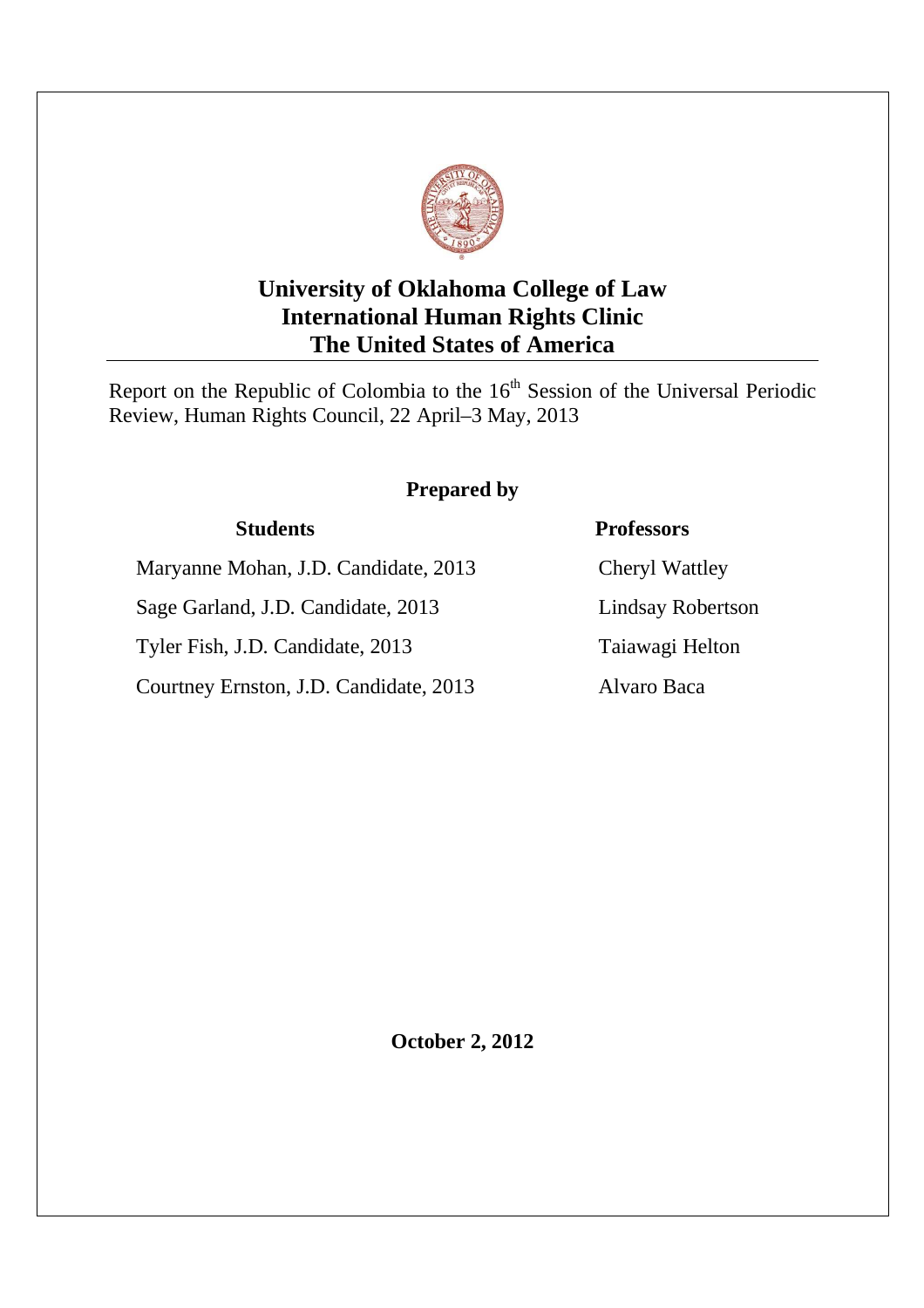# **EXECUTIVE SUMMARY**

The International Human Rights Clinic of the University of Oklahoma College of Law (IHRC-OU) submits the following report to the  $16<sup>th</sup>$  Session of the Universal Periodic Review, Human Rights Council. This report concerns indigenous communities of Colombia and surveys Colombia's compliance with certain human rights obligations. The report focuses on the selected areas of Violence Against Indigenous Women, Internal Displacement, Education, Access to Potable Water, and Property Rights. The purpose of this report is to provide a balanced view of indigenous concerns in Colombia and recommend measures to address those concerns. The IHRC-OU notes the commitment expressed by Colombia to develop and expand programs and policies for the protection of indigenous peoples.

# **I. VIOLENCE AGAINST INDIGENOUS WOMEN**

#### **Normative and Institutional Frameworks**

International Provisions: The 2009 UPR recommended that Colombia take measures to prevent sexual violence and investigate and punish perpetrators. In its response Colombia recognized that it must strengthen investigatory measures and guarantee victims full access to justice. Genderbased violence remains a high concern.

Domestic Undertakings: In 2008, Constitutional Court Award 092 emphasized that indigenous women comprise a group of particular vulnerability; the incidence, frequency and severity of sexual violence is inordinately high. The award ordered the creation of programs to address this situation within three months; however, the order has not been implemented. The 2009 UPR recommended that Colombia implement Award 092 in regards to (1) gender-based vulnerabilities in armed conflicts, (2) sexual violence against women and girls, and (3) forced displacement. In its 2009 UPR Response, Colombia accepted, but has not implemented this recommendation. Colombia has not allocated sufficient resources to raise awareness of, and prevent and punish all forms of violence against women.

### **Human Rights on the Ground**

Violence against indigenous women remains alarmingly elevated. Indigenous women face discrimination three-fold, because they are: (1) typically among the poorest in the country, (2) indigenous peoples, and (3) women. Military, paramilitary and mining operations cause a high rate of violence, sexual violence, exploitation and enslavement of indigenous women. Armed groups use sexual violence as a war strategy and as a retaliatory act against real or suspected helpers of the enemy. Mining operations increase the probability of and demand for sex slavery and trafficking, and disproportionately threaten indigenous women.

Women are overrepresented among internally displaced persons due to the armed conflict. Displacement results in violence and sexual abuse. Indigenous women have not been adequately protected against such systemic violence.

### **Recommendations**

Consider granting formal enforcement authority to the Constitutional Court.

Comply with Constitutional Court Award 092 of 2008 by identifying and developing necessary infrastructure and implementing the programs therein.

Demand all parties in the armed conflict cease acts of violence against women and girls.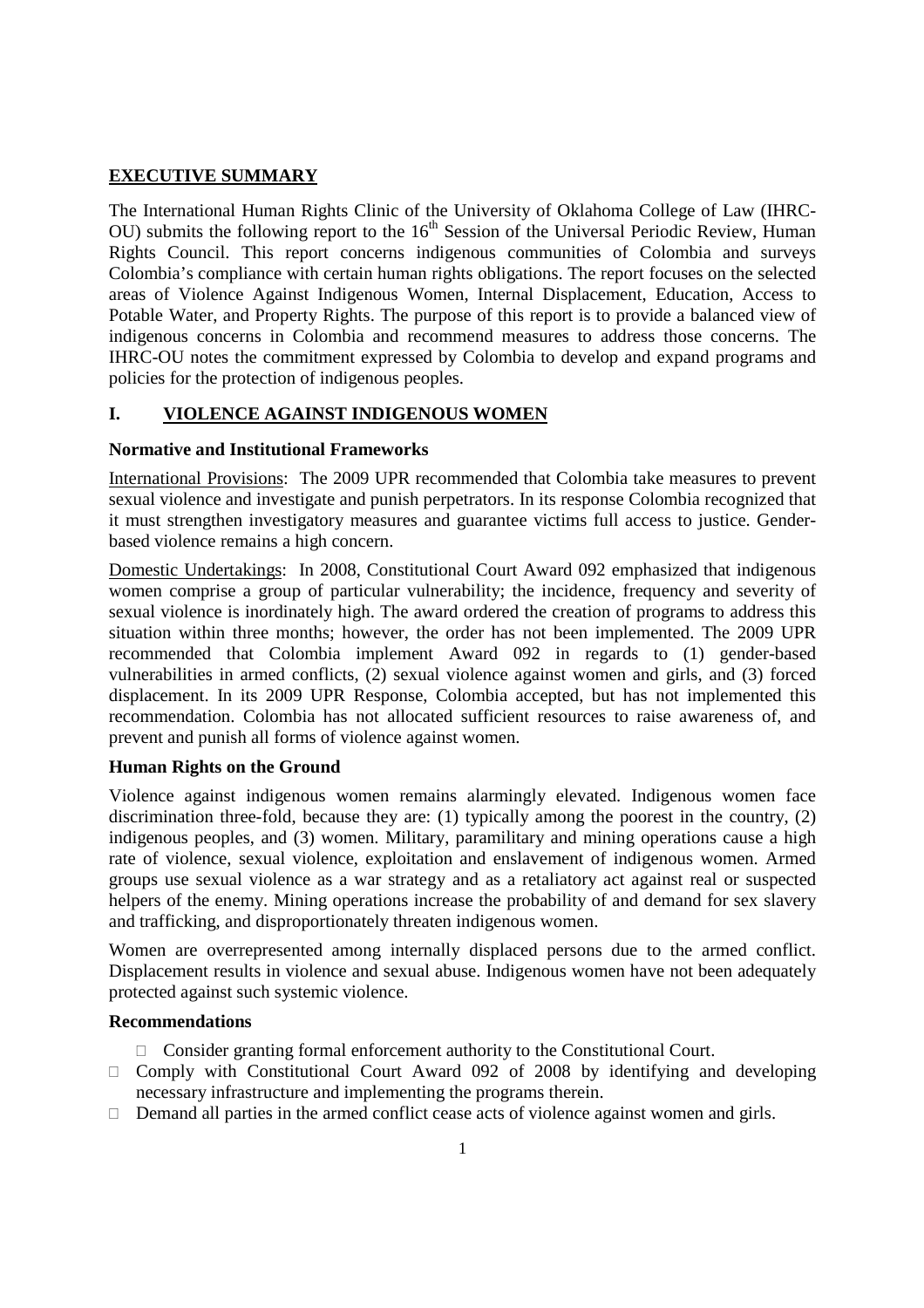Require all parties to take measures to protect women and girls from sexual violence. Uphold international obligations regarding the prevention, investigation and prosecution of gender-based violence.

Invite the Special Rapporteur on violence against women to investigate.

# **II. INTERNALLY DISPLACED PEOPLES**

#### **Normative and Institutional Frameworks**

International Provisions: The UN High Commissioner for Human Rights (OHCHR), in its 2009 Annual Report on Colombia, urged the State "to take specific preventive measures to halt the disturbing trends of increased displacement, and to protect the displaced population, by making better use of the Ombudsman's early warning system." Many indigenous groups have tried to use the early warning system, only to have their leaders assassinated and their people displaced. In fact, the number of displacements per year has increased since the last review period.

In 2009 the Committee on the Elimination of All Forms of Racial Discrimination (CERD Committee) noted its concern over the growing number of displacements, particularly the disproportionate number of Afro-Colombian and indigenous peoples. Because displacement harms individuals, families and communities, the 2009 UPR recommended that Colombia increase efforts to address the plight of displaced persons. It also recommended increasing social and economic initiatives to reinforce the full enjoyment of human rights by displaced persons, particularly indigenous peoples and Afro-descendants.

Domestic Undertakings: Colombia has discussed the creation of various programs affording more individual rights. Significantly, the State passed the Victims and Land Restitution Law (Law 1448 of 10 June 2011) for the purpose of recognizing a set of judicial, administrative, social, economic, individual, and collective rights to benefit victims of violations under the Act within a transnational justice framework. The Act also is intended to prohibit future violations and recognize their status as victims through the materialization of their constitutional rights.

### **Human Rights on the Ground**

Displaced people live in a state of extreme poverty with unsanitary and unsafe living conditions, substandard health care and education, and the destruction of their cultural heritage.

Displacement not only prevents displaced persons from enjoying their land, but also harms community identity and culture. Indigenous cultures are so entwined with the land that uprooting them from their traditional homes irreparably disrupts or destroys cultural practice.

Article 10 of the UN Declaration on the Rights of Indigenous Peoples (UNDRIP) recognizes the right to possession of land. However, forced displacement of indigenous communities occurs at a disproportionately high level, and families are often separated for extended, indefinite periods.

#### **Recommendations**

Take the necessary measures to enforce Constitutional Court decision T-025 of 2004 and subsequent related decisions, as recommended by the CERD Committee in 2009.

Continue including indigenous leaders in the decision-making processes that directly affect the lives of displaced indigenous peoples.

Demonstrate stronger efforts to comply fully with the UNDRIP and Article 27 of the International Covenant on Civil and Political Rights, which recognizes that indigenous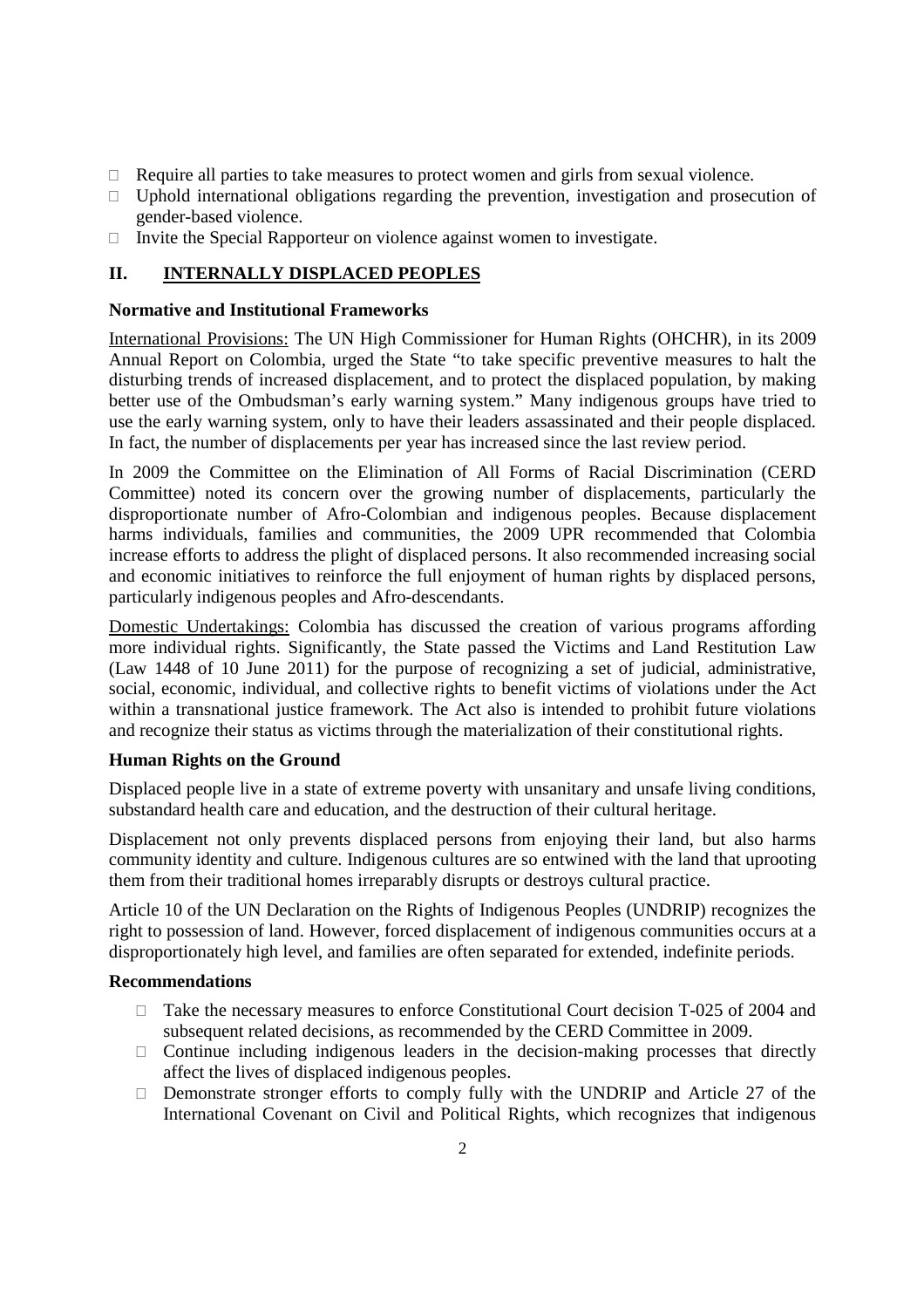peoples have "the right to enjoy their own culture, to profess and practice their own religion, or to use their own language."

Report the results and implementation course of the "ethnic safeguard plans" to combat the threat of cultural or physical extinction for those indigenous groups at risk.

Ensure displaced indigenous families are under no circumstances separated.

### **III. EDUCATION**

#### **Normative and Institutional Frameworks**

International Provisions: In its 2010 concluding observations, the Committee on Economic, Social and Cultural Rights (CESCR) expressed concern that access to free and compulsory primary education is not fully ensured, because families are required to pay for school-related items, such as exam reports. Further, remote schools require lengthy and dangerous travel.

In 2009 the CERD Committee commended Colombia for its commitment to provide an ethnically sensitive education, but noted concern over free primary education and staggeringly high illiteracy rates. The Committee recommended that steps be taken to ensure free primary education and consult the affected communities. The 2009 UPR recommended that Colombia adopt concrete measures to ensure universal access to quality primary education.

Domestic Undertakings: Colombia has announced two goals to be achieved by 2015: (1) universal primary education and (2) the reduction of illiteracy to one percent in the 15-24 year age. In 2010 the Constitutional Court held that the right to free primary education, including the right to not pay school fees, applies to all.

#### **Human Rights on the Ground**

The government published Revolucíon Educative, a broad plan to meet the Millennial Development Goal regarding universal primary education. The plan sets forth ways to integrate displaced children and defines appropriate educational methods for specific indigenous groups. This program has not been implemented in indigenous communities.

A social stigma attaches to speaking an indigenous language or using an indigenous number system, pressuring children to assimilate and stop using their native language. Such stigma harms the individual, the community and their culture.

#### **Recommendations**

Continue to work towards the CESCR recommendations regarding the enforcement of the constitutional right to free education.

Consistent with UNDRIP Article 14, work with indigenous leaders to establish integrated curricular models that promote preservation of native language and traditional knowledge and encourage literacy.

### **IV. ACCESS TO POTABLE WATER**

#### **Normative and Institutional Frameworks**

International Provisions: The Special Rapporteur on the situation of human rights and fundamental freedoms of indigenous people has twice recommended "that investment, infrastructure, natural resource extraction and exploitation, industrial production and other major projects should not be promoted without full and genuine prior consultation with and the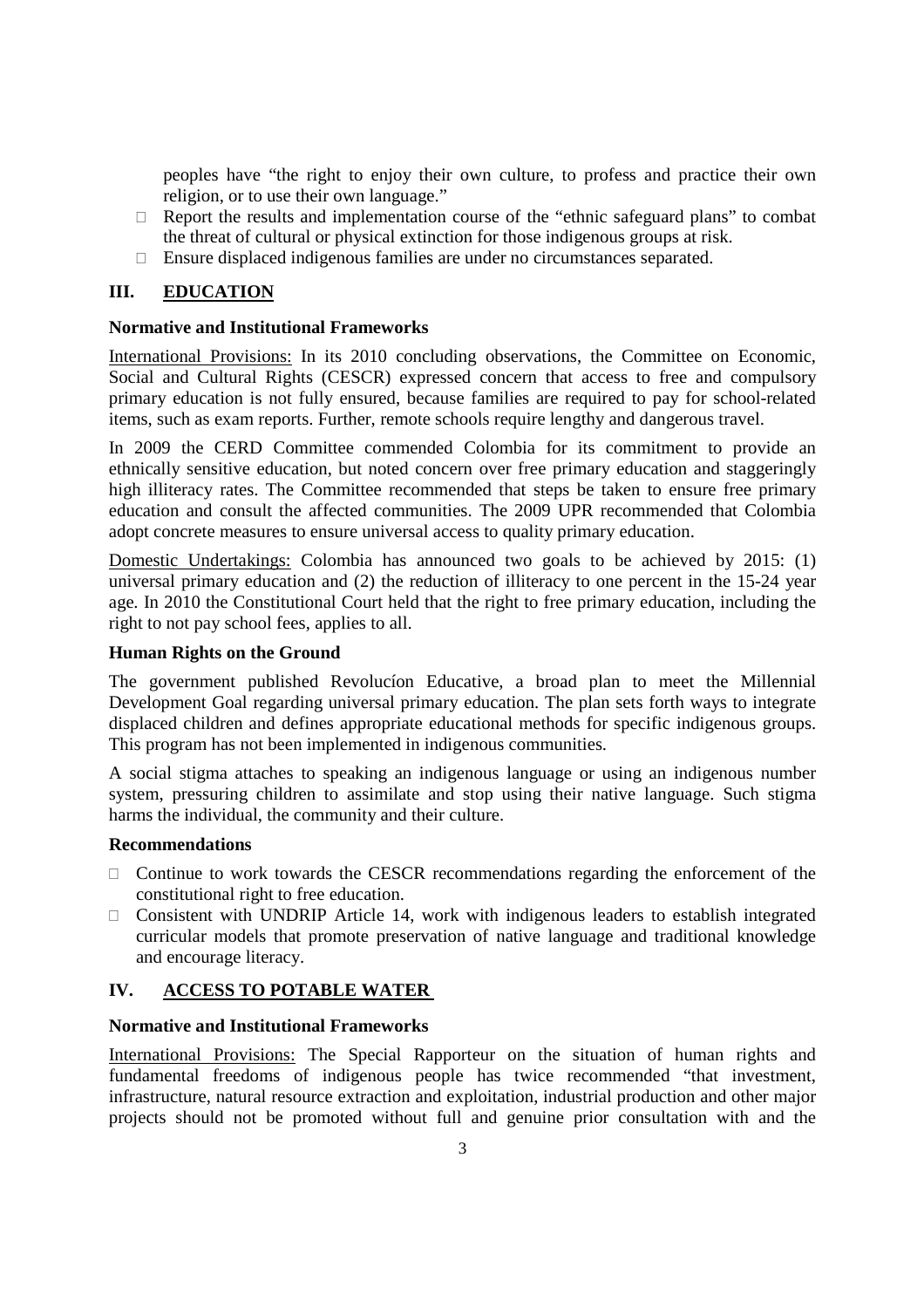involvement of the indigenous people." In 2010 the CESCR called upon Colombia to adopt a national safe drinking water policy, especially for rural areas. The OHCHR 2012 Report on Colombia observed that in rural areas "there are qualitative shortfalls in terms of housing and access to water and sewage services, compared to the average in urban zones."

Domestic Undertakings: Colombia has begun to address water quality issues and to develop a national water policy. The State has created a specific governmental unit to address issues of water resource management and water quality. At UNICEF's urging, 243 municipalities have created solid waste management plans to increase access to safe drinking water.

# **Human Rights on the Ground**

Environmental degradation, climate change and lack of infrastructure limit access to clean drinking water. Unsafe water causes members of the Wayuu community to suffer acute diarrhea, a leading cause of death in children under age five. To access the only alternative, salinized tap water, women must walk long distances across the desert. Privatization has increased the cost of water, reducing access. Only 12.5% of Colombia's Departments offer safe water. Deforestation and pollution of surface and groundwater threaten human health and degrade ecosystems. Attacks on oil installations and pipelines cause oil spills, contaminating fresh water sources.

### **Recommendations**

Work with indigenous communities to create infrastructure and management of water resources to ensure that indigenous communities have access to potable water.

Consider amending the Constitution to guarantee access to clean water.

Continue efforts of the government to develop a national water policy.

Uphold international obligations that require access to potable water.

Increase protection of waterways and groundwater from degradation.

Consider ratifying the Convention on the Prohibition of Military or Any Other Hostile Use of Environmental Modification Techniques (ENMOD).

# **V. PROPERTY RIGHTS - RESTITUTION**

### **Normative and Institutional Frameworks**

International Provisions: Colombia endorsed the UNDRIP in April 2009, which Articles 26 and 28 oblige the State to recognize and protect indigenous property rights. The 2009 CERD Committee report recommended that Colombia "pay particular attention to the restitution of land titles to displaced…indigenous communities." The OHCHR 2012 Report on Colombia recommended that the State (1) include victims and their organizations in implementing the Victims and Land Restitution Law and (2) complete the "land restitution process with rural development and income-generation programmes."

Domestic Undertakings: Law 1448 of 2011 authorizes reparations for internally displaced victims of Colombia's armed conflict. Decree Law 4633 of 2011 is secondary legislation providing a legal framework to deliver reparations such as restitution of territorial rights and compensation to indigenous peoples who are victims of the armed conflict.

# **Human Rights on the Ground**

Colombia has taken positive steps toward the recognition of indigenous rights to property and restitution by enacting Law 1448 and Decree Law 4633. However, Colombia has largely failed to deliver the benefits of these laws to the indigenous population. The restitution programs have